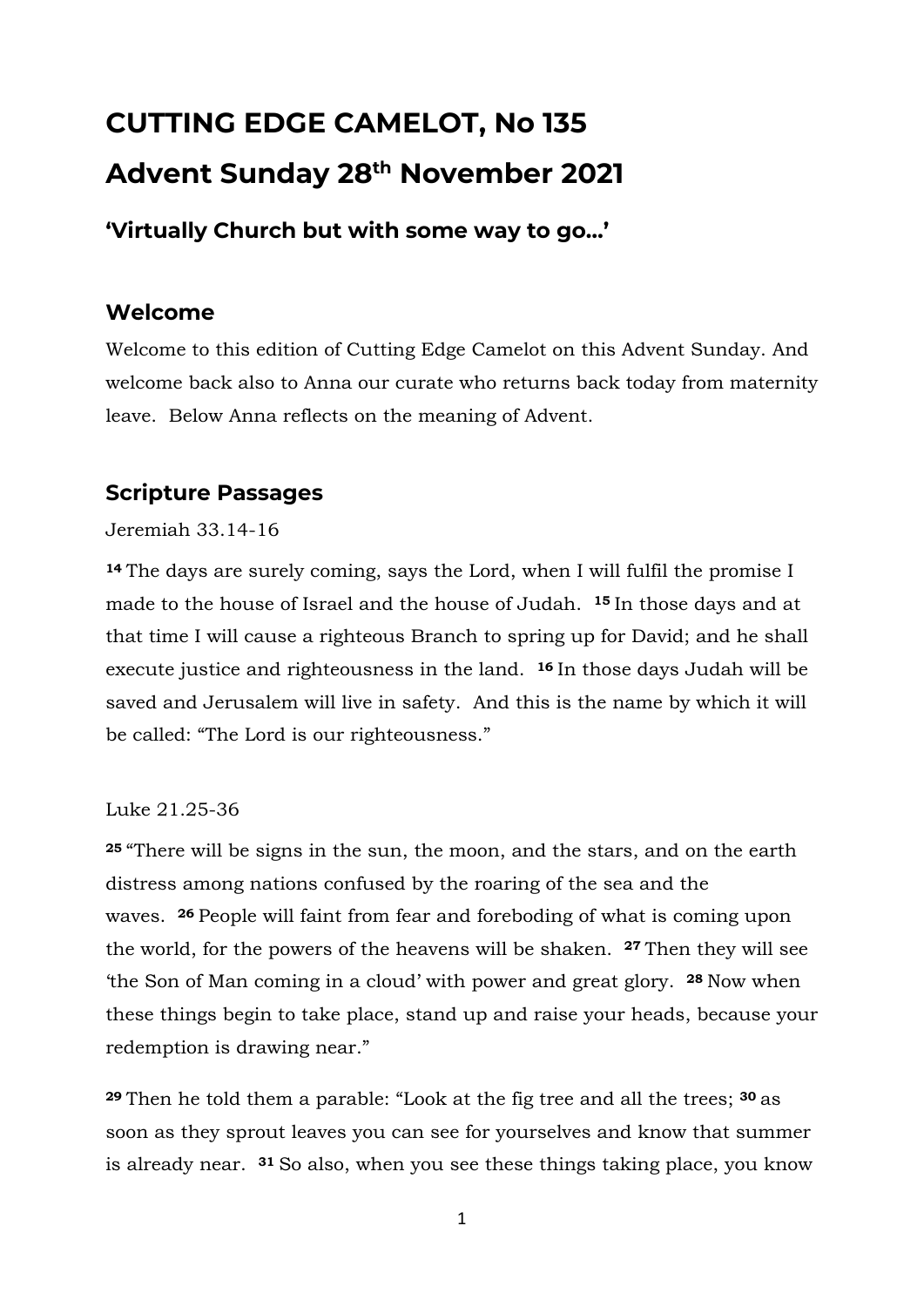that the kingdom of God is near. **<sup>32</sup>** Truly I tell you, this generation will not pass away until all things have taken place. **<sup>33</sup>** Heaven and earth will pass away, but my words will not pass away.

**<sup>34</sup>** "Be on guard so that your hearts are not weighed down with dissipation and drunkenness and the worries of this life, and that day does not catch you unexpectedly, **<sup>35</sup>** like a trap. For it will come upon all who live on the face of the whole earth. **<sup>36</sup>** Be alert at all times, praying that you may have the strength to escape all these things that will take place, and to stand before the Son of Man."

# **Reflection**

As I reflected on these passages from Jeremiah and Luke, I was reminded of the themes of **watching and waiting**, which are so central to the season of Advent, and I was intrigued what pieces of art I might find if I looked up 'watching and waiting'. Below are just a few of the many that popped up…







Clockwise from top left: *Always Waiting* by Elkin Canas, *The Lean* by Andre Hemstedt & Tine Reimer, *Waiting* by Jacqueline Hoebers, and *Awaiting his Return* by William Ladd Taylor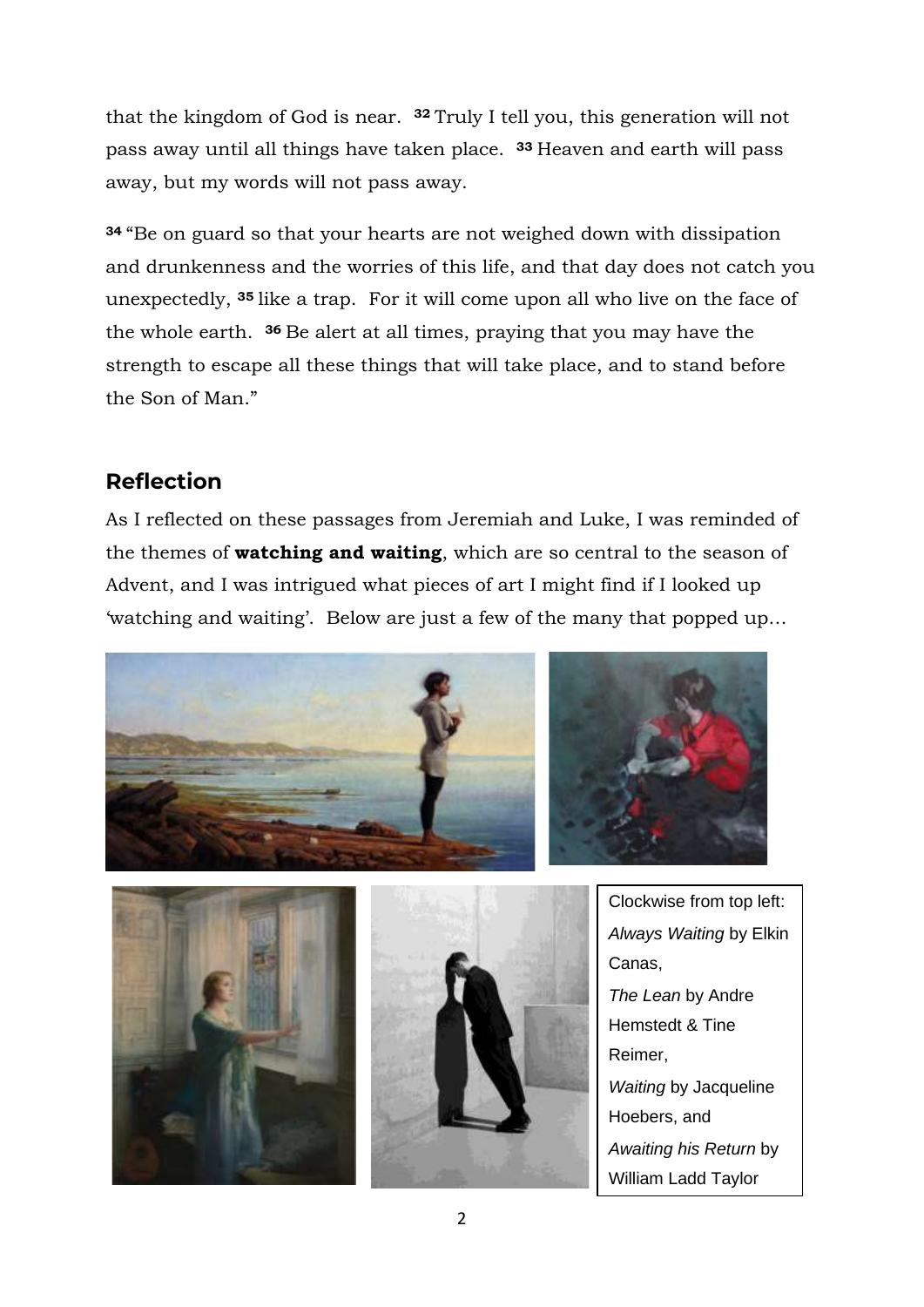As you look at the different pieces of art that relate to watching and waiting, I wonder which one stands out to you? Is there one in particular that really represents watching or waiting to you? Is there one that you really like? Or really *dislike*? Do you feel you can relate to a particular image?

If we consider our passages, we are reminded that those who lived at the time of Jeremiah, around six centuries before Jesus' birth, may have felt that they'd done a lot of watching and waiting, and where had it got them? They ultimately saw Jerusalem – God's holy city – fall into the hands of the Babylonians, and many of their fellow people exiled. And yet, Jeremiah writes of 'those days' and 'that time', which is 'surely coming' when 'Judah will be saved and Jerusalem will live in safety'. Jerusalem will be called 'the Lord is our righteousness', because those who dwell there will mirror and uphold the righteousness of God's coming Messiah – the righteous Branch that will spring up. But at the time of Jeremiah, the people of Israel must watch and wait for a little bit longer; watching and waiting for both the Messiah and for the restoration of Jerusalem.

Our passage from Luke follows on from a section prophesying the destruction of the Temple in Jerusalem, not the fall of Jerusalem which Jeremiah refers to, but the fall and destruction which occurred a few decades after Jesus' death. However, our passage is not just about Jerusalem, but about the whole world. Jesus has been asked by the disciples about what the signs will be that the end times are about to take place, but Jesus specifically warns them against being drawn in or caught up by those who claim to be the Messiah or say, "The time is near!". It can be very risky to use passages like the one in Luke as some kind of countdown or checklist, and think, "Well, X, Y and Z hasn't happened yet, so Jesus can't be coming anytime soon", or the reverse, "X, Y or Z has happened, so Jesus is coming any day now". Obviously, Jesus does offer some signs of what may occur before his return, but we need to be very wary of obsessing about these signs, rather than focusing on the here and now.

3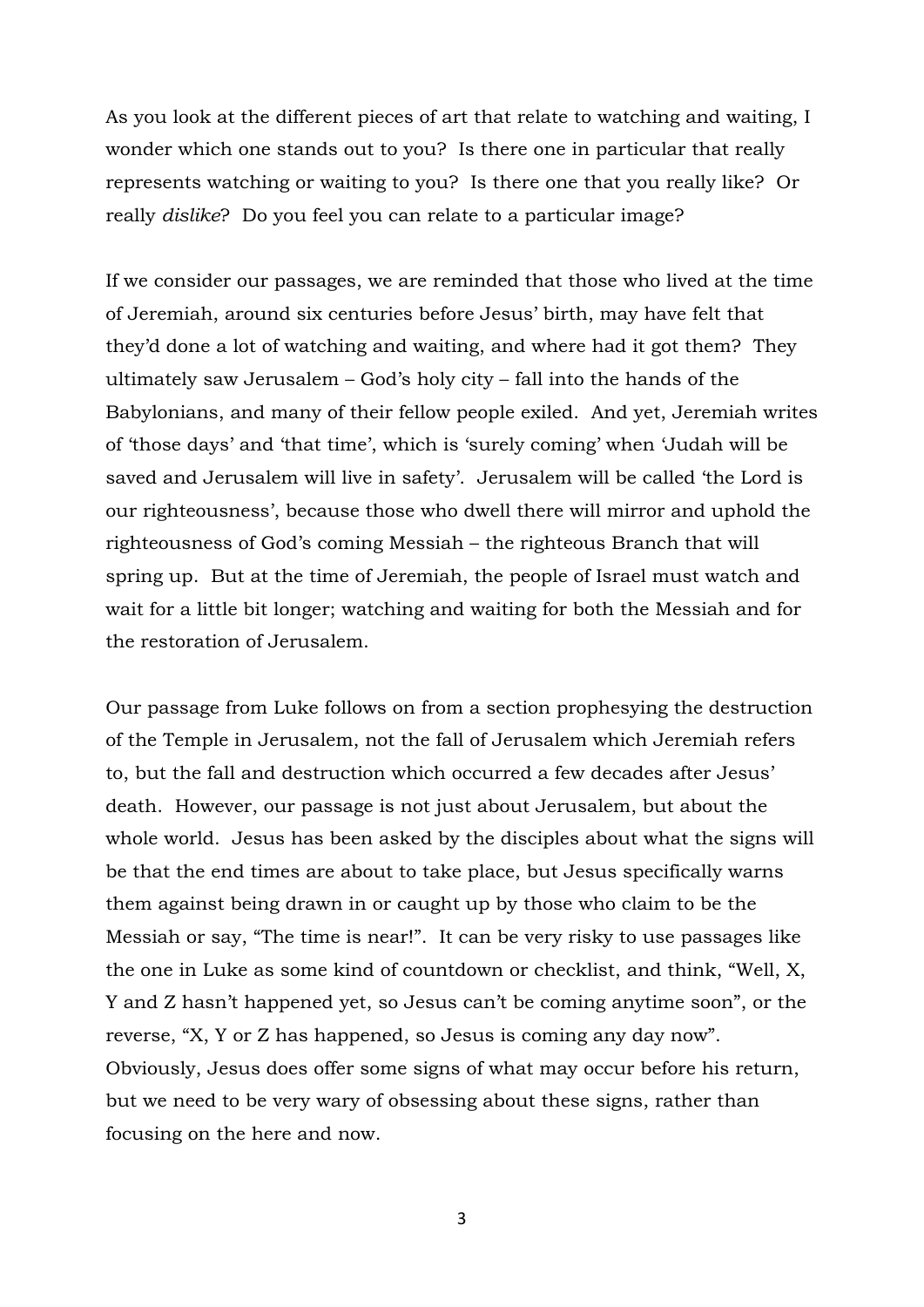So, if this passage isn't to be used as a checklist, what exactly is its relevance for us today? Especially as we begin the season of Advent. The season of watching and waiting.

I think the last few verses are key for us, and I think *The Message* version of the passage offers an interesting way of putting it:

"But be on your guard. Don't let the sharp edge of your expectation get dulled by parties and drinking and shopping. Otherwise, that Day is going to take you by complete surprise, spring on you suddenly like a trap, for it's going to come on everyone, everywhere, at once. So, whatever you do, don't fall asleep at the wheel. Pray constantly that you will have the strength and wits to make it through everything that's coming and end up on your feet before the Son of Man." (v.34-36)

It's a message about keeping going, about being patient; even when you feel like you've been watching and waiting for a long time and nothing seems to be happening. The start of Advent probably isn't the most comfortable time to be told not to be distracted by parties, drinking or shopping, but that doesn't make it any less true. I don't think Jesus was saying never to enjoy yourself – we know Jesus went to a wedding party and made sure they didn't run out of wine! – but he is saying that we need to make sure we don't lose focus on what really matters. What is actually important? What is our real purpose?

I think we find the answer to these questions each time we pray the Lord's Prayer: Our Father in heaven, hallowed be your name. Your kingdom come, your will be done, on earth as it is heaven. *Your kingdom come, your will be done.* Our prayerful watching and waiting can enable us to see in the here and now where God is at work, where his kingdom is growing, where his will is being done, and to join in with and support what is already happening.

This may not necessarily big, dramatic things. As Bishop Tom Wright says, This is what it's about: not an exciting battle, with adrenaline flowing and banners flying, but the steady tread, of prayer and hope and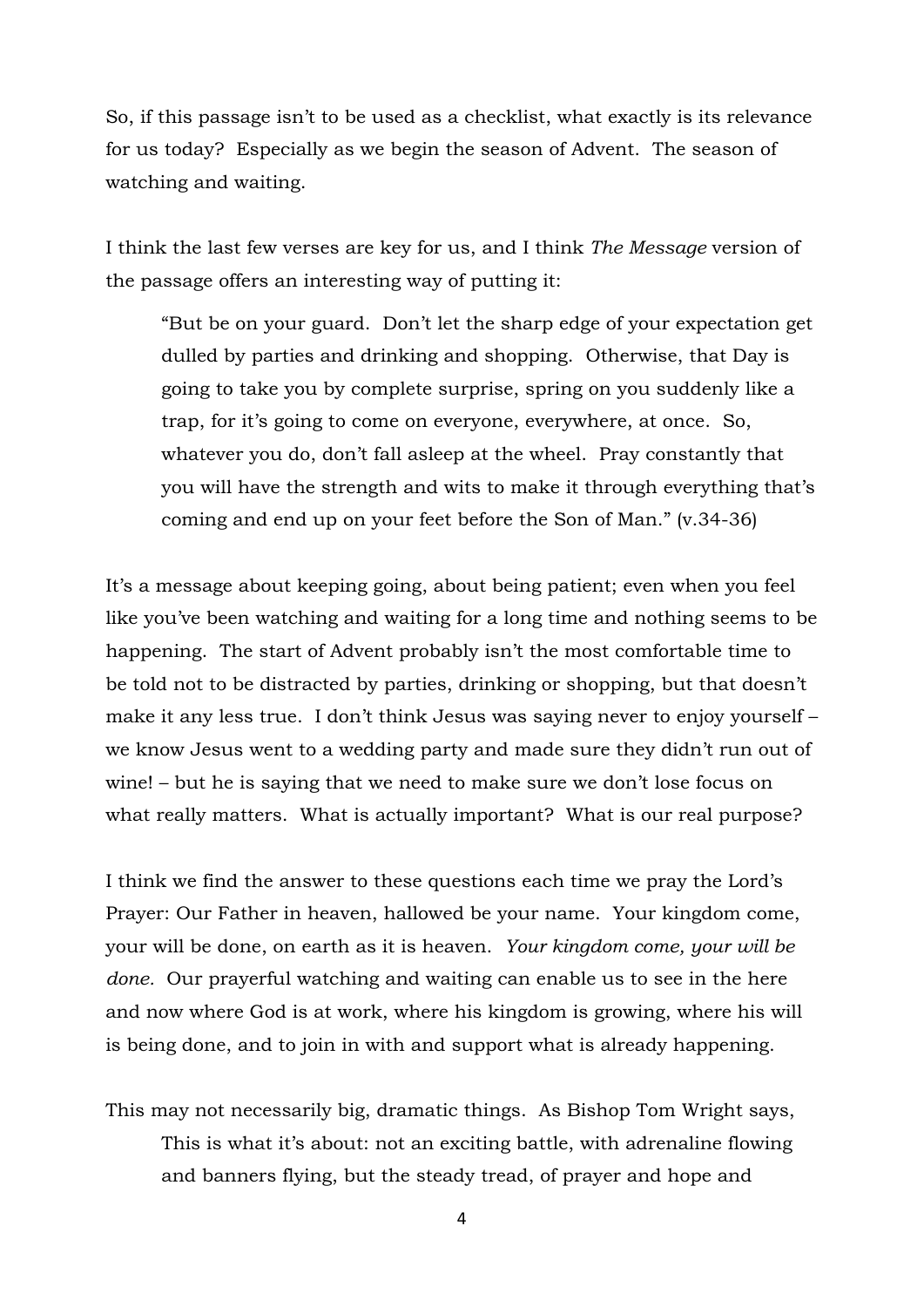scripture and sacrament and witness, day by day and week by week (Luke for Everyone, p.260).

Our watching and waiting isn't passive – it's active. That's why we find the words 'May the Lord, when he comes, find us watching and waiting' in the concluding section of Evening Prayer during Advent. **Our watching and waiting is in itself a witness to the one we are watching and waiting for.**

So, as we begin this season, I wonder what it might look like for you to watch and wait? Might it mean committing to spending some time simply *being* rather than *doing*, or reading an Advent Book, or something else that might counteract the temptation to get caught up in the busyness of the season? What might watching and waiting mean for you this Advent?

*May the Lord, when he comes, find us watching and waiting. Amen.*

*Anna*

# **Points for Prayers**

- Finding ways during Advent to watch and wait for the coming of God's Kingdom
- COVID plans for winter in the light of the new variant and our own planning for the Christmas period
- Continued thanksgiving for the care, skill and courage of NHS workers and that they will not be overwhelmed by the demands on them in the winter period
- Aftermath of Storm Arwen
- Actions to be taken following climate change summit in Glasgow
- Those whom we know who are facing illnesses of all kinds and have recently been bereaved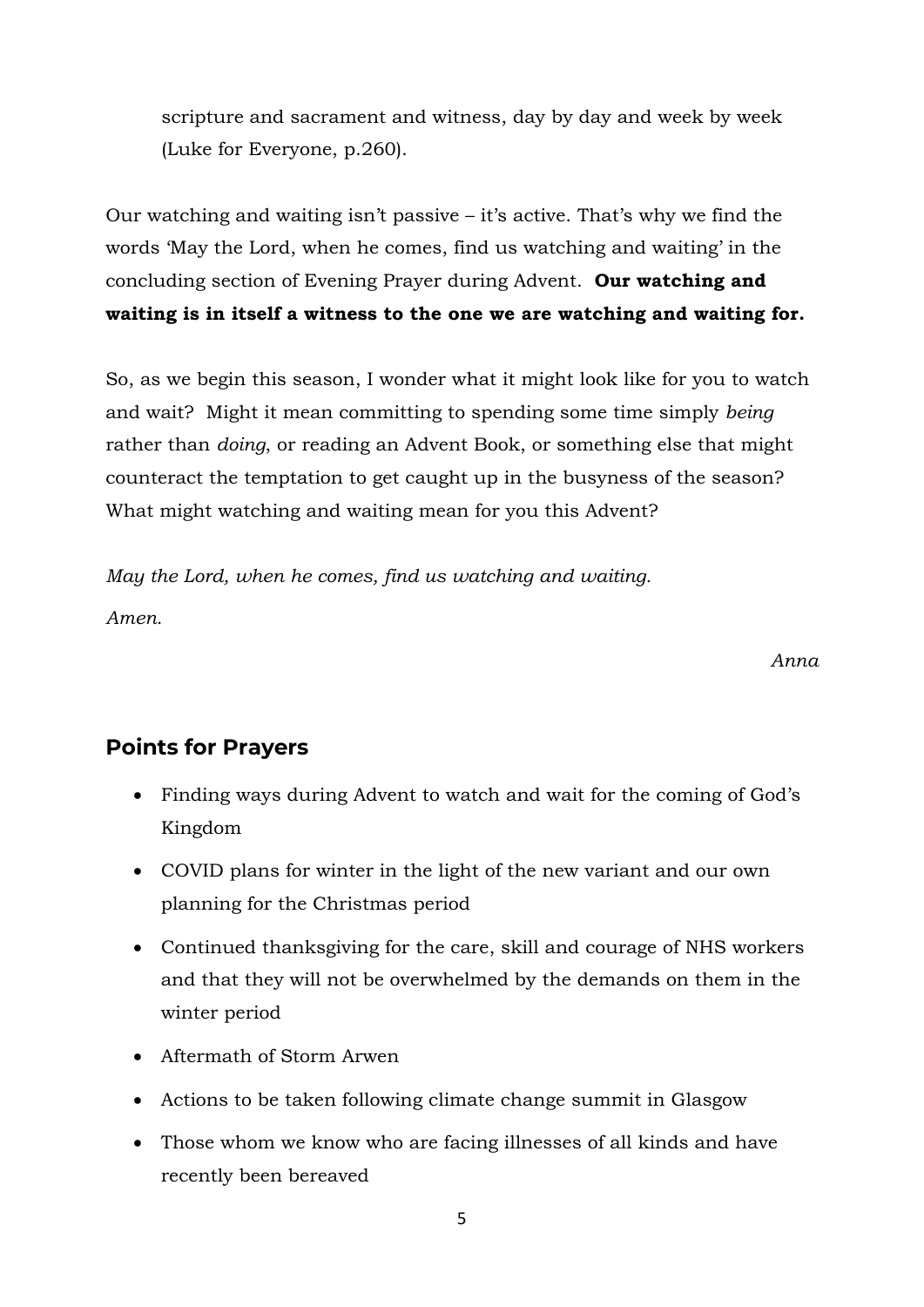- Bishop Ruth and the rest of the Diocesan staff as they take on additional responsibility in this vacancy in See
- For the choice of a new Bishop, someone who shares God's heart for this Diocese
- North Cadbury Church School and other local schools
- For Elliscombe House in Higher Holton now reopened and for its first residents
- Prayers and thanksgiving for contributions to the foodbanks and for those helping to take these to the foodbanks.

#### **Hymn**

A traditional Advent hymn is 'O come, o come Emmanuel.'

# **Services for next two Sundays**

| Sunday 28 <sup>th</sup> November | 8.00 am Communion, Blackford            |
|----------------------------------|-----------------------------------------|
| Sunday 28 <sup>th</sup> November | 9.30 am Communion, South Cadbury        |
| Sunday 28 <sup>th</sup> November | 9.30 am Morning Worship, North Cheriton |
| Sunday 28 <sup>th</sup> November | 9.30 am Matins, Compton Pauncefoot      |
| Sunday 28 <sup>th</sup> November | 11.00 am Communion, North Cadbury       |
| Sunday 28 <sup>th</sup> November | 11.00 am Communion, Holton              |
| Sunday 28th November             | 11.00 am Sunday Worship, Yarlington     |
| Sunday 28 <sup>th</sup> November | 4.00 pm Evening Service, Galhampton     |
| Sunday 5 <sup>th</sup> December  | 9.00 am Communion, Yarlington           |
| Sunday 5 <sup>th</sup> December  | 9.30 am Camelot Matins, North Cheriton  |
| Sunday 5 <sup>th</sup> December  | 11.00 am Communion, North Cadbury       |